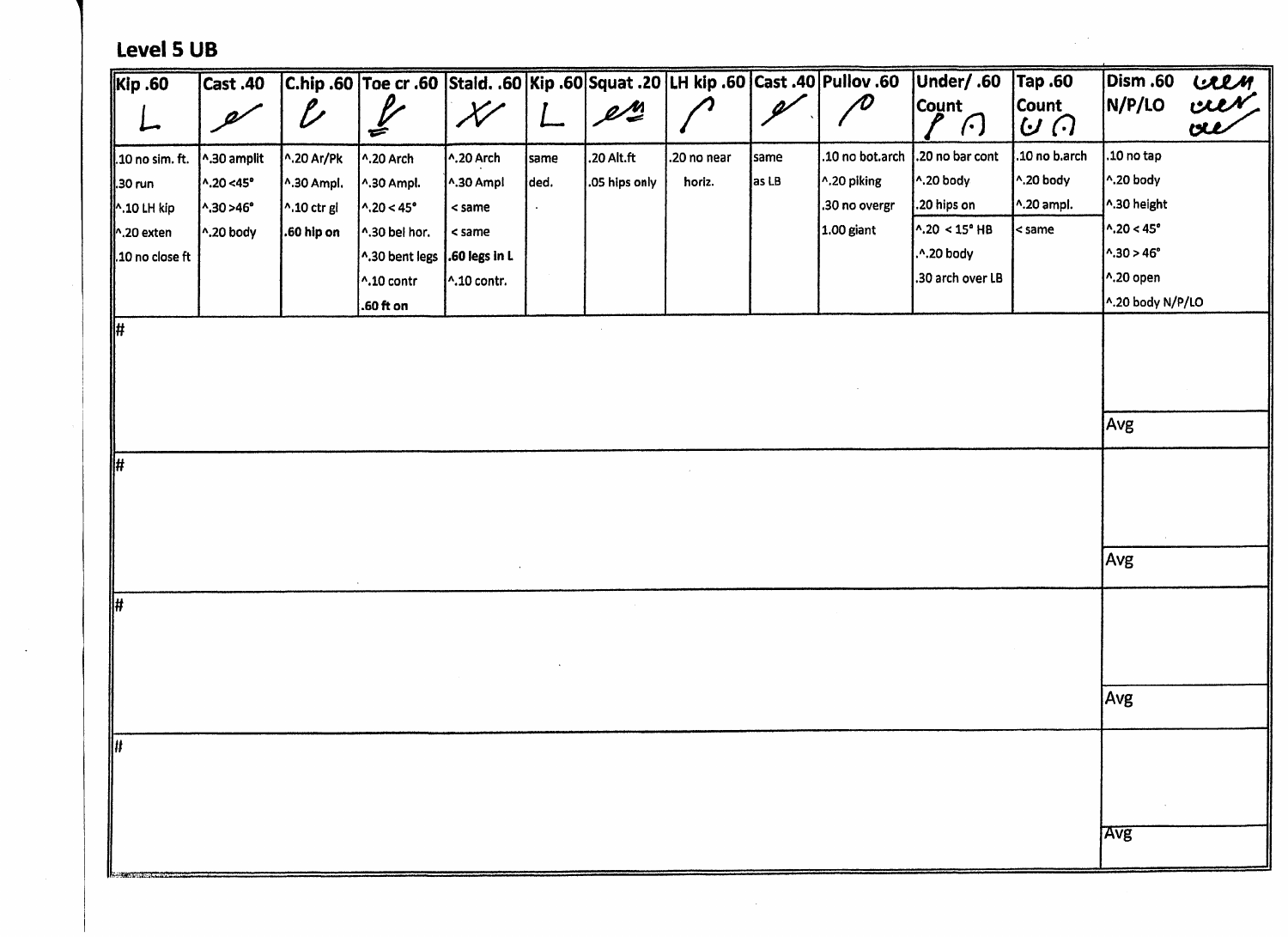$\sim$ 

**BB 5** Time 1:10 Warning 1:00

| س Mnt. .20<br>$\mathcal{I}$   | BW or .60<br>$0 - u(-1)$ | $ R d$ J -scale .40<br>┵    | Split leap + Str.jump<br>$.40+.40$ - $\rightarrow$ $\rightarrow$ | <b>HDST .60</b>     | Split jump +<br>⊁<br>sisson .40+.20 | 1/1 turn .40<br>$\circ$ | Dism. .60                |
|-------------------------------|--------------------------|-----------------------------|------------------------------------------------------------------|---------------------|-------------------------------------|-------------------------|--------------------------|
| $^{\wedge}$ .10 luck          | ^.10 no leg lift         | ^ .10 leg no 45°            | ^.10 bend leg on take off                                        | .10 incor hands     | ^.10 no land ft closed              | .10 no fr. Passé        | .10 inc. hand placement  |
| of continuity                 | ^.20 ins.split           | .10 maint.leg in RdJ        | $-$                                                              | 30 no vertical      | .10 no simul. ft.                   | .30 heel-snap           | ^.30 no vertical         |
|                               | .10 inc. hand            | .05 failure to pause in ar. | ^.20 continuity between                                          | .10 no closed ft.   | ^.20 continuity betw.               |                         | ^.20 no hold 2 sec.      |
| $\boldsymbol{\omega}$         | ^.20 no 3/4 hdst         |                             | .10 no land simul.                                               | ^.20 no hold 2 sec. | ^.10 no 45° fr. Leg                 |                         | .10 hand on BB           |
|                               | .60 back roll            | ^.20 leg above horiz.<br>レ  | مب                                                               |                     | ^.10 back leg horiz.                |                         | ^.60 failure to complete |
|                               | .20 no step out          | .10 no hold 1 sec.          |                                                                  |                     | .05 no pause in ar.                 |                         | dism. + fall             |
| #                             |                          |                             |                                                                  |                     |                                     |                         |                          |
|                               |                          |                             |                                                                  |                     |                                     |                         |                          |
|                               |                          |                             |                                                                  |                     |                                     |                         |                          |
|                               |                          |                             |                                                                  |                     |                                     |                         |                          |
|                               |                          |                             |                                                                  |                     |                                     |                         | Avg.                     |
| $\vert \sharp$                |                          |                             |                                                                  |                     |                                     |                         |                          |
|                               |                          |                             |                                                                  |                     |                                     |                         |                          |
|                               |                          |                             |                                                                  |                     |                                     |                         |                          |
|                               |                          |                             |                                                                  |                     |                                     |                         |                          |
|                               |                          |                             |                                                                  |                     |                                     |                         |                          |
|                               |                          |                             |                                                                  |                     |                                     |                         | Avg.                     |
| #                             |                          |                             |                                                                  |                     |                                     |                         |                          |
|                               |                          |                             |                                                                  |                     |                                     |                         |                          |
|                               |                          |                             |                                                                  |                     |                                     |                         |                          |
|                               |                          |                             |                                                                  |                     |                                     |                         |                          |
|                               |                          |                             |                                                                  |                     |                                     |                         |                          |
|                               |                          |                             |                                                                  |                     |                                     |                         | Avg.                     |
| #                             |                          |                             |                                                                  |                     |                                     |                         |                          |
|                               |                          |                             |                                                                  |                     |                                     |                         |                          |
|                               |                          |                             |                                                                  |                     |                                     |                         |                          |
|                               |                          |                             |                                                                  |                     |                                     |                         |                          |
|                               |                          |                             |                                                                  |                     |                                     |                         |                          |
| <b>Car Fillis Pour Hamble</b> |                          |                             |                                                                  |                     |                                     |                         | Avg.                     |